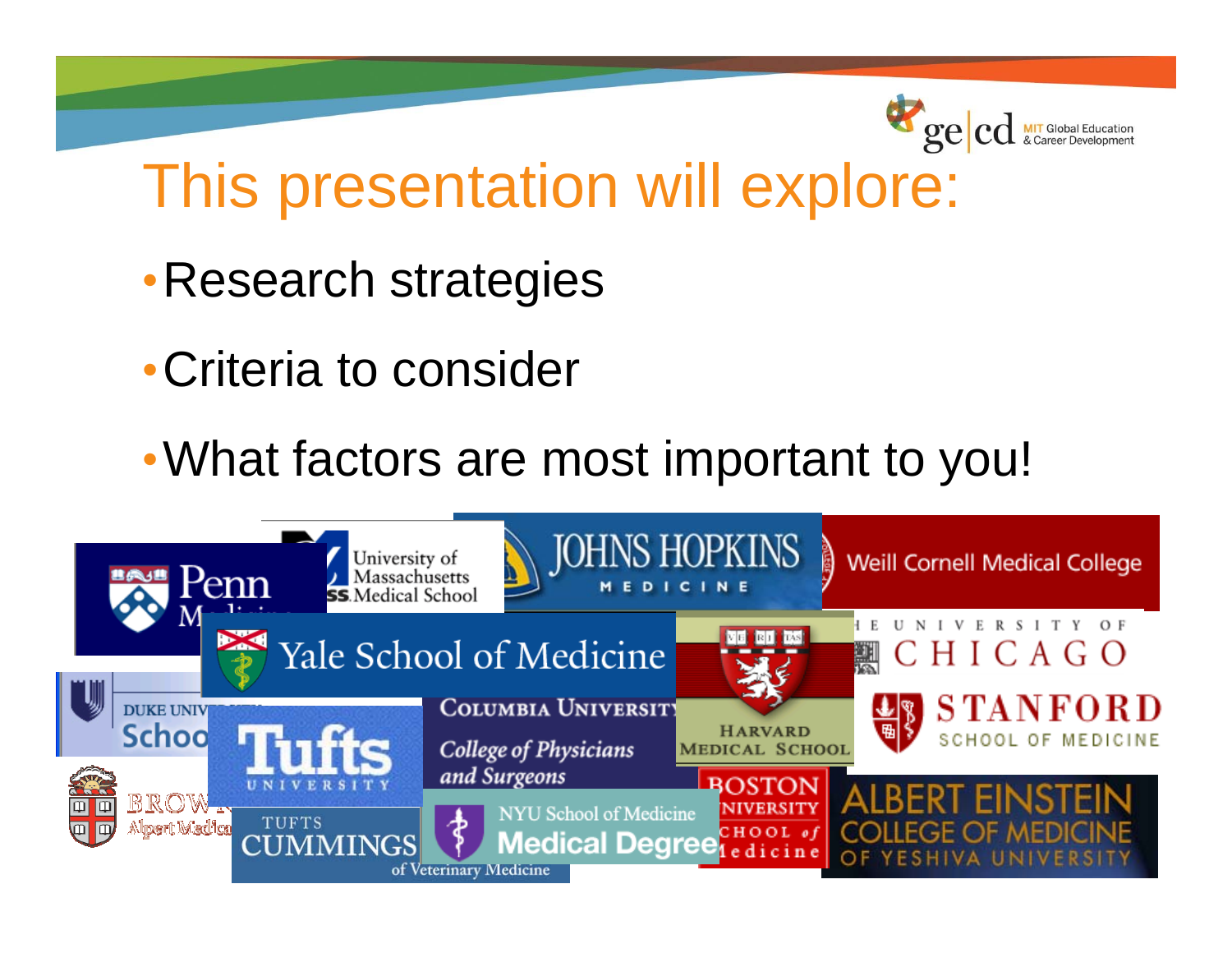

# First, get your thoughts on paper What's important to YOU in a medical school?

| ge Layout |  | References                                                                                                                                                                                                                                    | Mailings       |          | Review          | View |  |  |
|-----------|--|-----------------------------------------------------------------------------------------------------------------------------------------------------------------------------------------------------------------------------------------------|----------------|----------|-----------------|------|--|--|
|           |  |                                                                                                                                                                                                                                               |                |          |                 |      |  |  |
| d<br>۱t   |  | Translate Language                                                                                                                                                                                                                            | New<br>Comment |          | Delete Previous | Next |  |  |
|           |  | Language                                                                                                                                                                                                                                      |                | Comments |                 |      |  |  |
|           |  | What's Important to Me<br>-near family in Texas<br>-don't want to live in big city<br>-interested in pediatrics???<br>-no more cold!!!<br>-room to explore<br>-service opportunities<br>-not among most expensive<br>-artistic opportunities? |                |          |                 |      |  |  |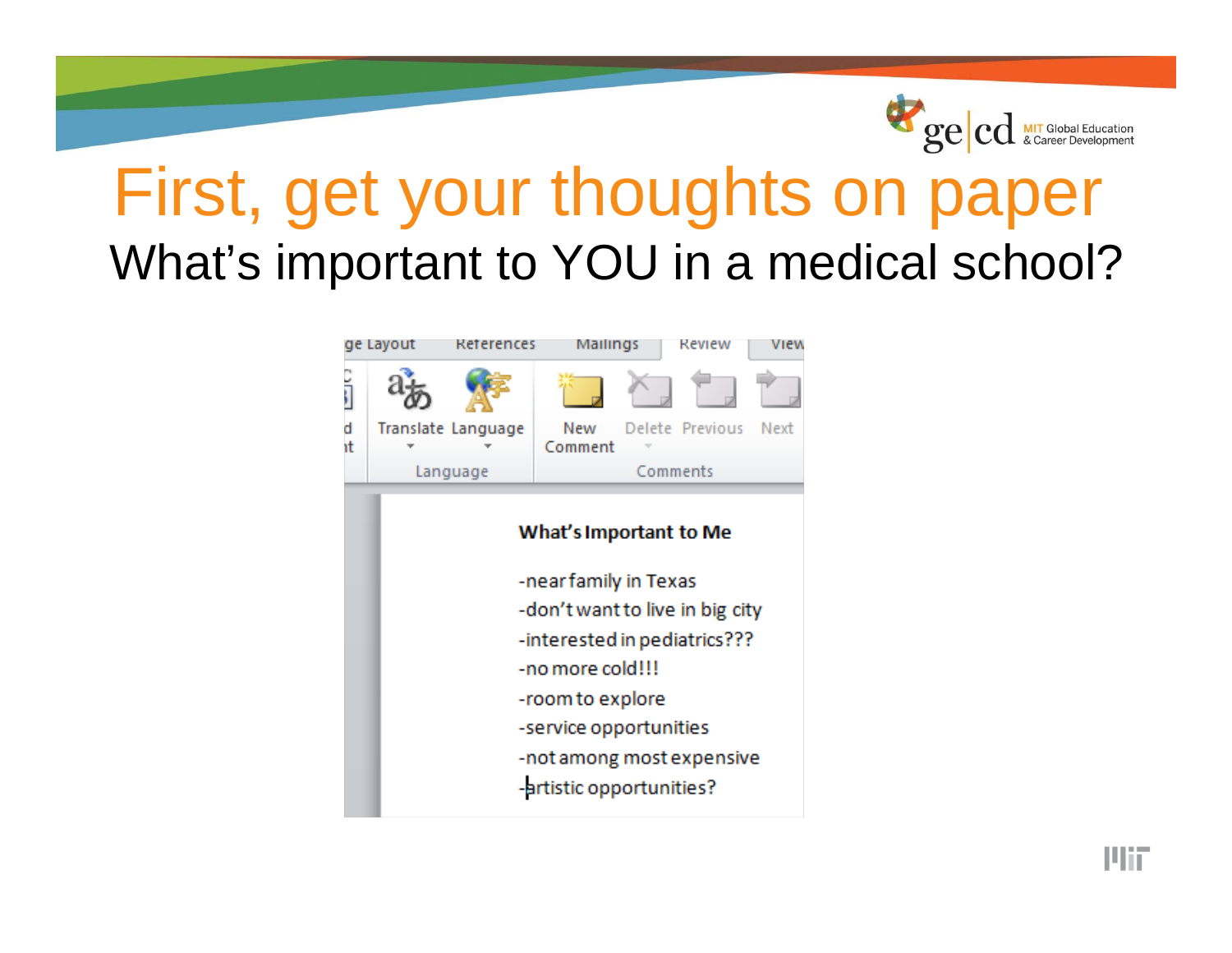

# **Organize your research using a** spreadsheet:

| $f_x$ SCHOOL<br>A1<br>$ ($                            |                                                    |                                                                                                                         |                            |                                                                                                                             |                                                                |
|-------------------------------------------------------|----------------------------------------------------|-------------------------------------------------------------------------------------------------------------------------|----------------------------|-----------------------------------------------------------------------------------------------------------------------------|----------------------------------------------------------------|
| B<br>A                                                | $\mathsf{C}$                                       | $\mathsf D$<br>E                                                                                                        | F                          | G                                                                                                                           | H                                                              |
| <b>SCHOOL</b>                                         |                                                    | PUBLIC VS. PRIVATE LOCATION & NEIGHBORHOOD CLASS SIZE AVERAGE MCAT RANGE/MEDIAN SCORE AVERAGE GPA/MEDIAN GPA CURRICULUM |                            | Flexible, integrated;<br>Integrated Problems, a                                                                             | <b>DUAL DEG</b><br>MD/PHD,<br>MD/MBA,<br>MD/MPH,<br>in Medical |
| <b>Boston University</b><br>Private<br>$\overline{2}$ | Boston, MA (South End)<br>New York, NY (Washington | 181 Range: 30-38/Median: 34                                                                                             | Range: 3.5-4.0/Median: 3.8 | clinically based seminar Sciences<br>3 major areas:<br>Fundamentals, Major<br>Clinical Year,<br>Differentiation &           | MD/PHD,<br>MD/MBA,                                             |
| <b>Columbia University</b><br>Private<br>3            | Heights)                                           | 167 Range: 32-40/Median: 36                                                                                             | Range: 3.6-4.0/Median: 3.8 | Integration<br>Integrates basic science<br>and clincial experiences, MD/PHD,<br>early intro to patient<br>care, small-group | MD/MPH<br>MD/MBA,<br>MD/MS in                                  |
| Dartmouth Medical School<br>Private<br>$\overline{4}$ | Hanover, NH                                        | 87 Range: 30-38/Median: 34                                                                                              | Range: 3.5-4.0/Median: 3.8 | instruction                                                                                                                 | Engineerin                                                     |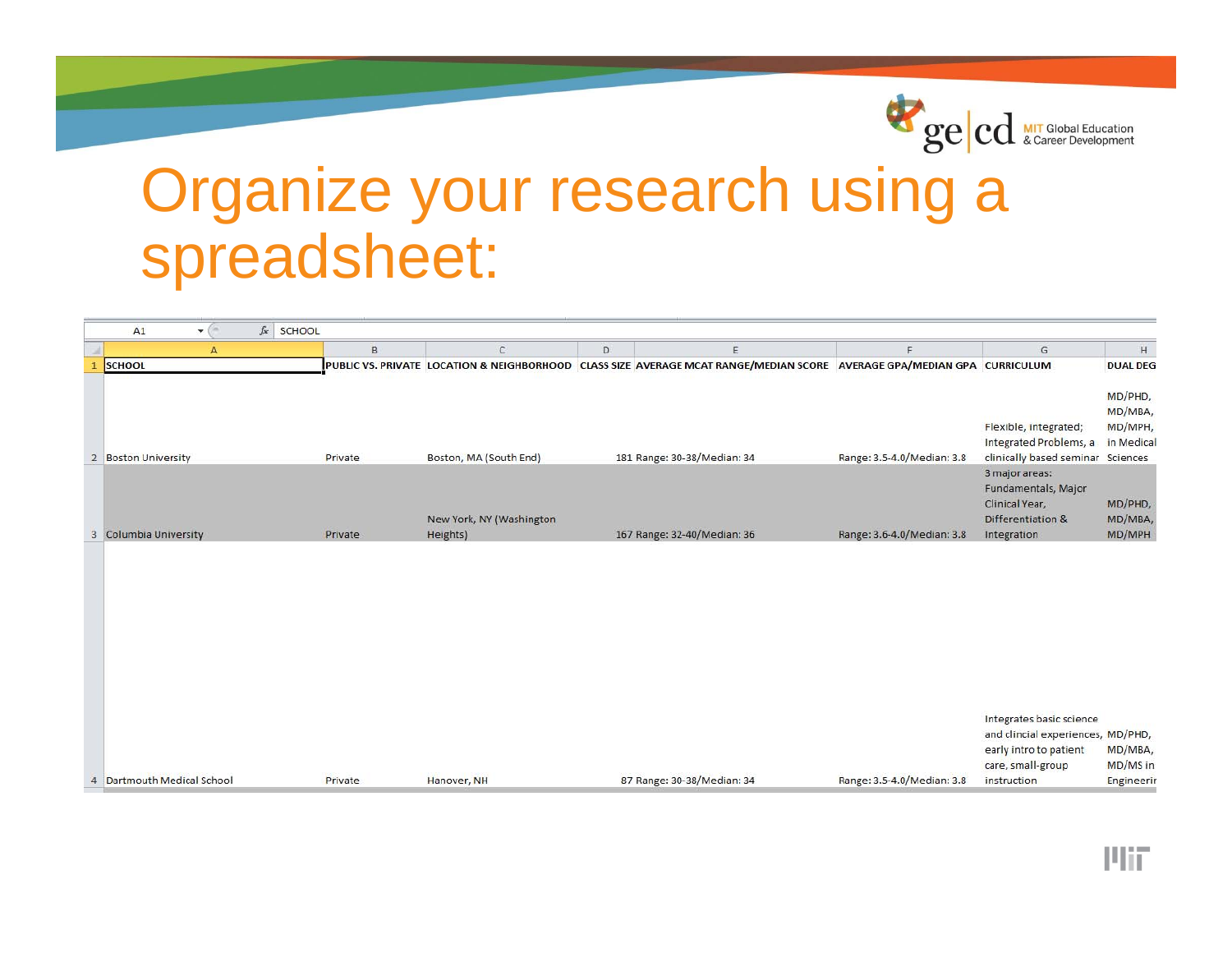

### How many schools should I apply to?

### **2017 MIT Cohort**:

- ∙ Medical School Applications Submitted Average: **25**
- ∙ Medical School Applications Median: **24** (Highest ‐ 69, Lowest ‐ 4)

**National**: **830,016** applications from **53,042** applicants were submitted for 2016. An average of  $14$  per applicant. $^{\rm [1]}$ 

#### **Cost**:

AMCAS fee: \$160<sup>2</sup> Additional School: \$38 School Application Fees: ~\$75 - \$150 per school (Payable at the secondary stage)

Every applicant should have a "core group" of wisely ‐chosen schools – <sup>a</sup> mixture of schools that are in-state and out-of-state for which <u>you are</u> competitive and also have a strong and lesser shot of acceptance.

*2AAMC Fee Assistance Program*  $^1$ Table A-1: U.S. Medical School Applications and Matriculants by School, State of Legal Residence, and Sex, 2016-2017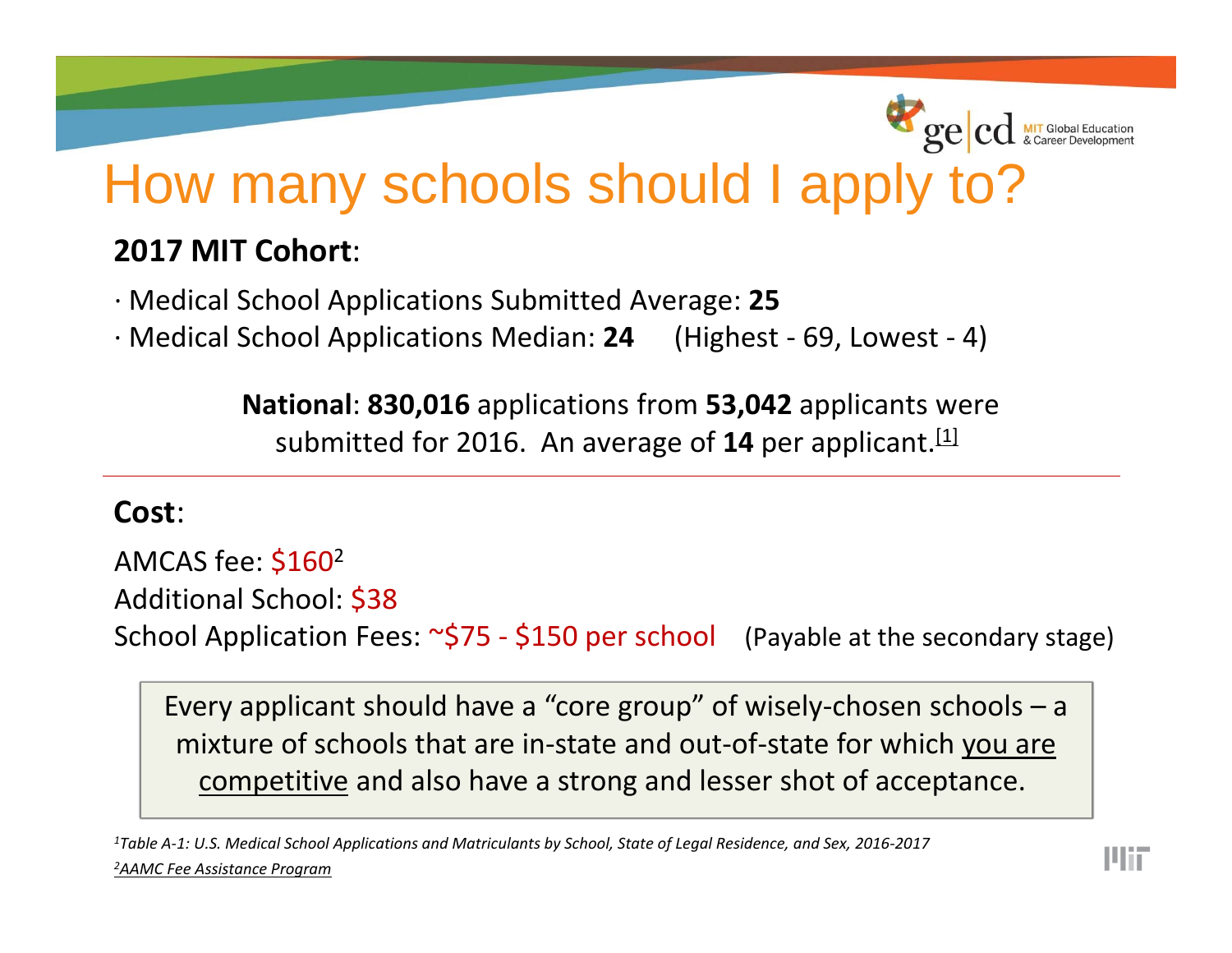

### Effective Approaches to a Successful School Selection Process

### **Research Strategies**

- MSAR
- Schools' Websites
- Social Media
- Informational Interviews
- MIT Alumni
- Personal Network
- StartClass

### **Criteria to Consider**

- School's Mission
- MIT Alumni
- Faculty
- Residency Match
- Financial Costs
- Special Programs
- Public vs Private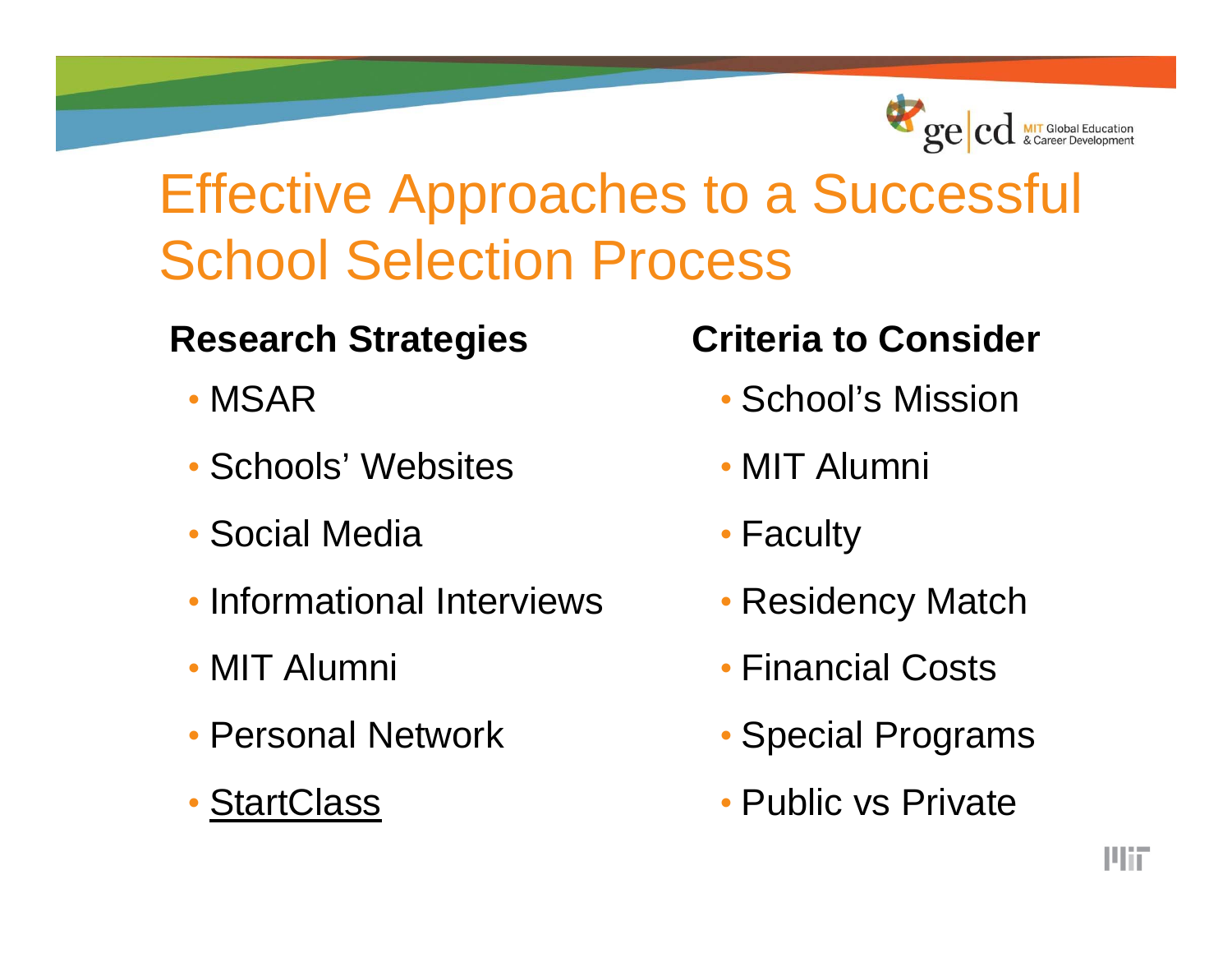

### Ways to conduct your research online: **M**edical **S**chool **A**dmissions **R**equirements

#### **MSAR**

An online database that gives you the most accurate, comprehensive and up ‐to ‐date information, including:

- •**• GPA and MCAT scores for accepted students**
- •**•** Tuition information and financial aid information
- $\bullet$ • Data on applicant volunteer and research experiences
- $\bullet$ • Research Opportunities
- $\bullet$ MD/PhD and other combined degrees
- •Graduates' specialty choices
- •**•** Schools mission statement

‐ Available online: https://services.aamc.org/msar/home

‐ Costs **\$27** and is valid for one year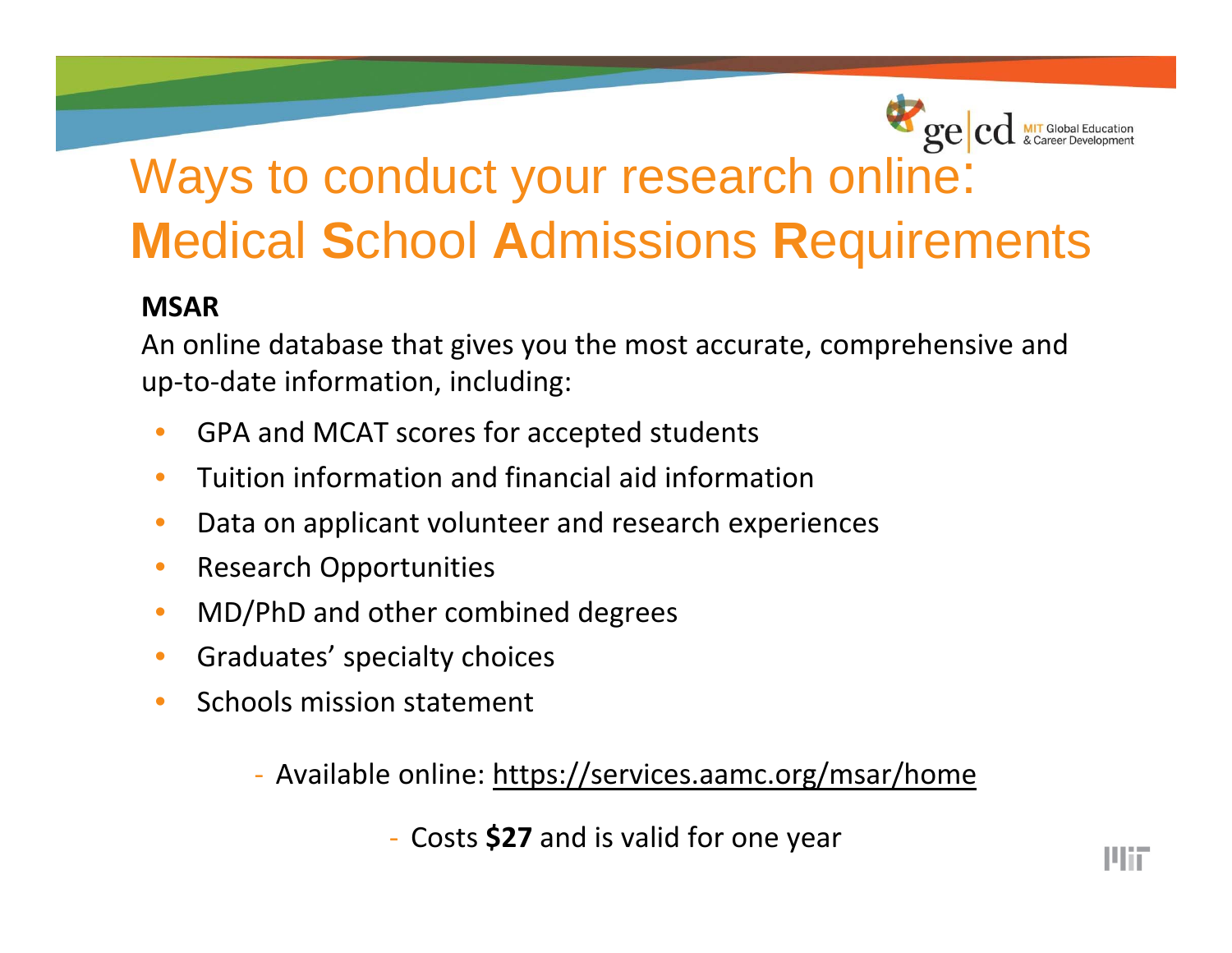### **MSAR**

**1. Using MSAR's data can be helpful to assess whether or not you will be <sup>a</sup> competitive candidate at <sup>a</sup> specific school and if it will be <sup>a</sup> good fit.**

#### •**Summary Tab <sup>&</sup>gt;**

- Percentage of Accepted Applicants w/ Relevant Medical, Volunteer, and/or Research Experience
- MCAT Applicant Data for the 2016 Entering Class
- Data for Accepted Applicants to the 2015 Entering Class
- Matriculation Data for 1st Year Class

#### •**Selection Factors Tab <sup>&</sup>gt;**

- ‐ GPA for Accepted Applicants
- ‐ MCAT Scores for Accepted Applicants

#### **2. MSAR provides additional information on:**

- Education/Curriculur Highlights Student Life Research
- · Financial Information
- Matriculant Demographics Specialty Choice Acceptance Data
- 
- 
- 
- 
- Facilities Combined Degrees
	-

· Application Deadlines & Requirements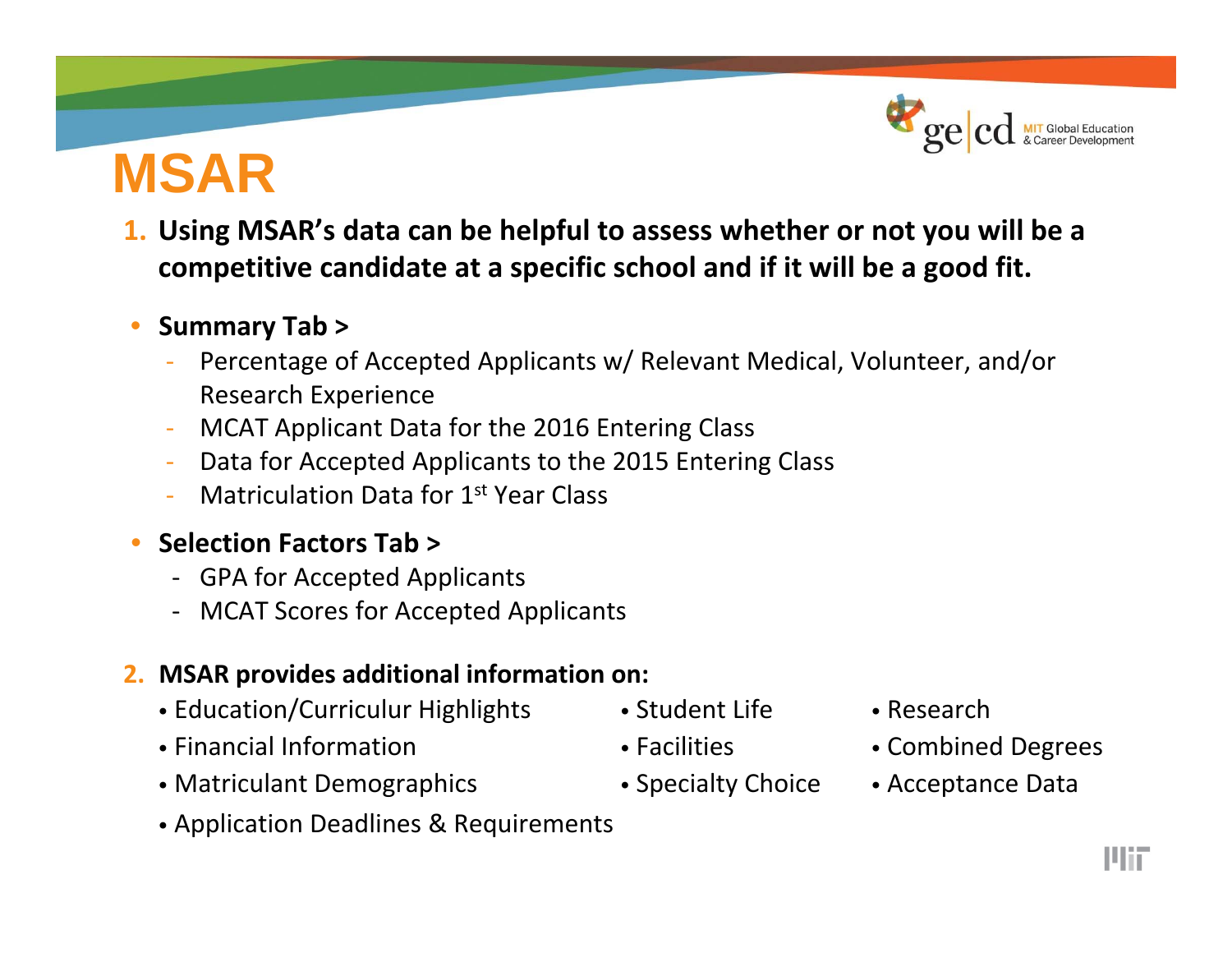

### Ways to conduct your research online: **School Website & Social Media Search**

- More detailed information than the MSAR (e.g. prerequisite policies, recommendation guidelines, MCAT requirements, faculty bio, etc.)
	- Tufts 2020 Class Profile
- Social Media
- YouTube Channel "What Drexel Looks For in a Medical Student"



• View online or request information - Brochures, fact sheets, viewbooks, etc.



**Ohio State College of Medicine** 



**Warren Alpert Medical School – Brown Univ.**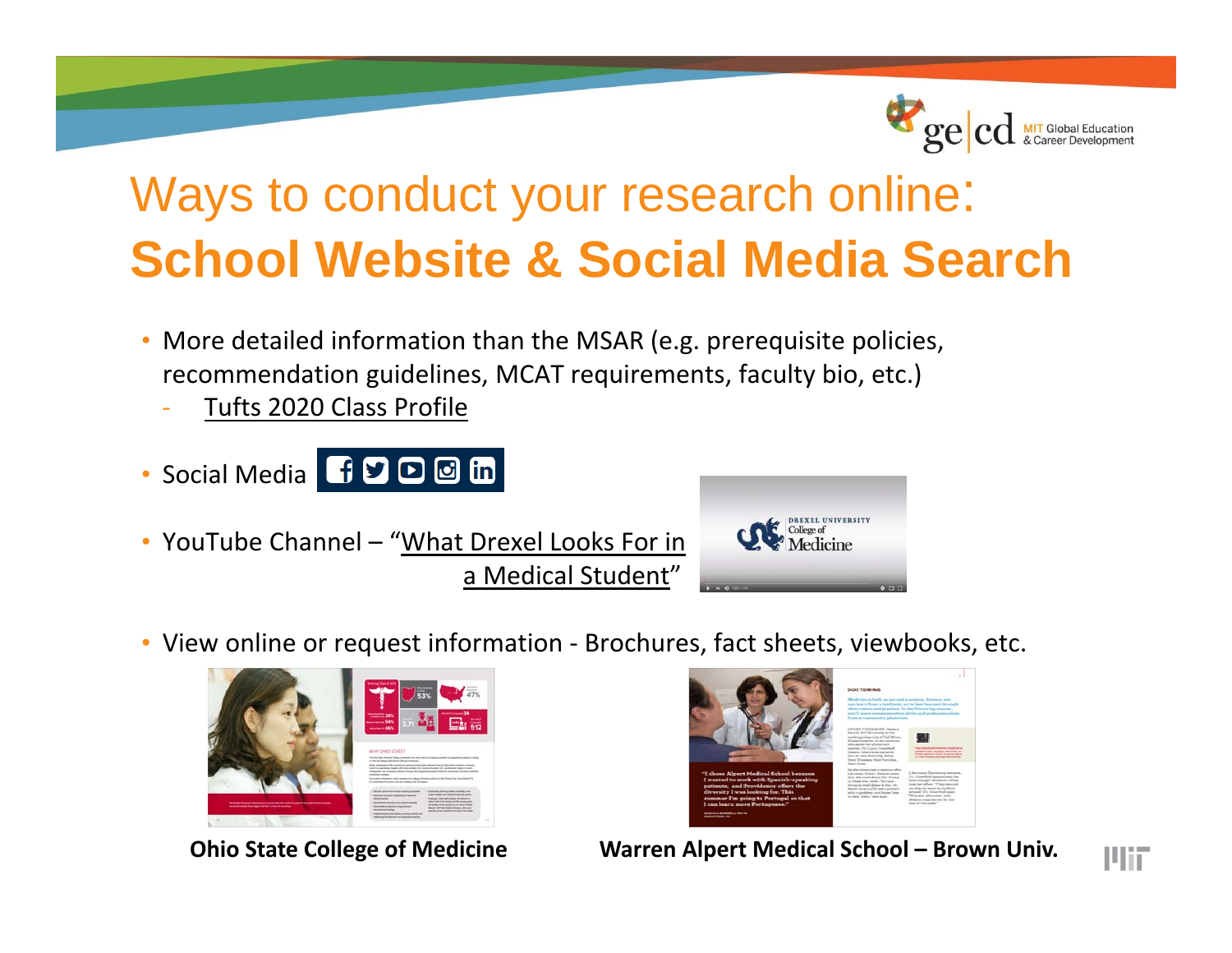

### Now that I know how to conduct my research, what factors should I consider?

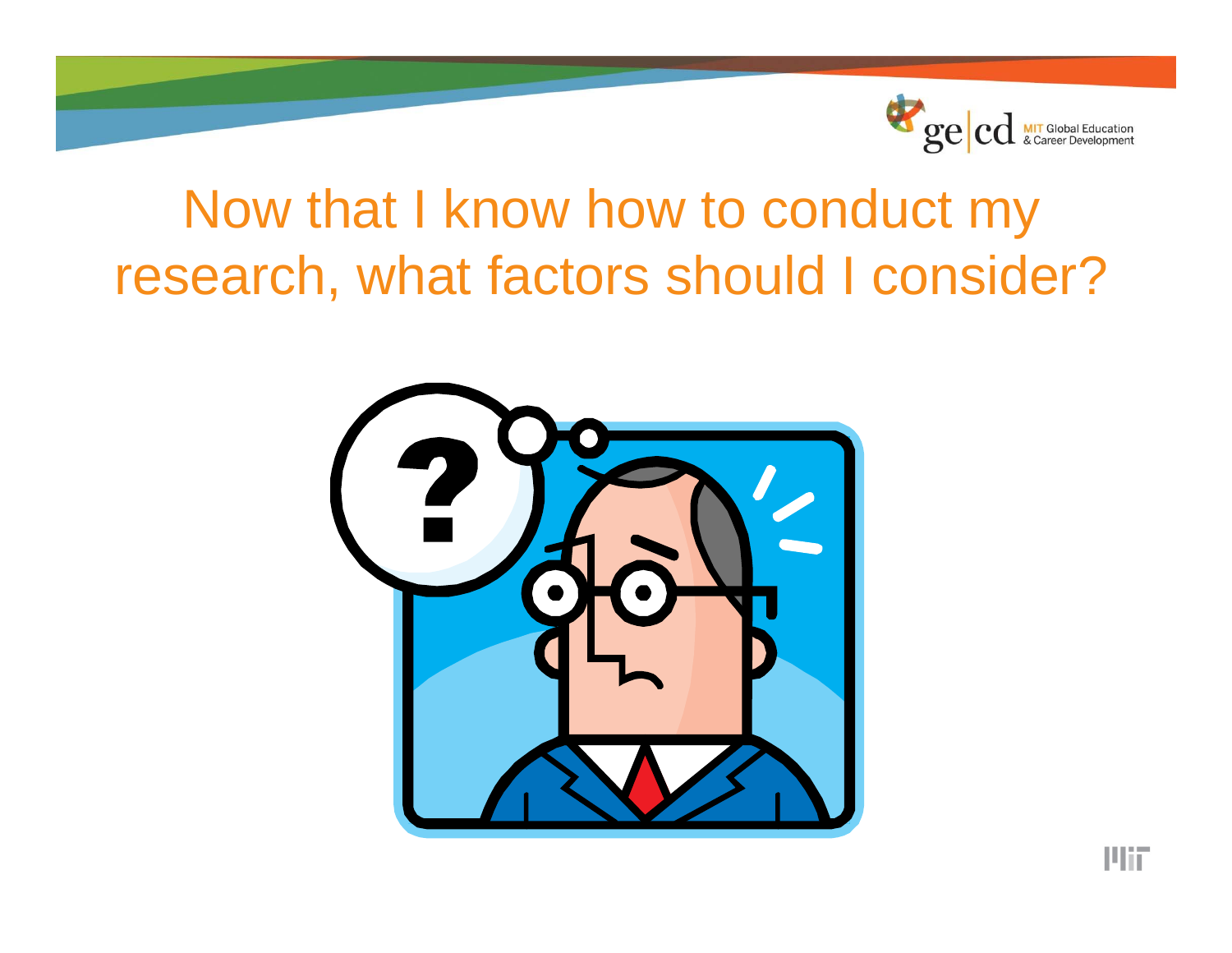

### Location

Where you live can play <sup>a</sup> big factor on your quality of life or it may not be <sup>a</sup> major priority for you while in medical school. Keep in mind, many students do their residencies in the state in which the attended medial school.





*UMass Medical School Stanford School of Medicine*

- · Rural vs Suburban
- 
- Recreational Opportunities
- Northeast, South, West, etc. Cost of living
- Diversity in larger community Access to public transportation Climate
	- Proximity to family and friends Local Attractions
- 
- 
- 

*Your medical school's location will be your home for at least 4 years, so make sure all the schools you apply to are in places you can see your self living!*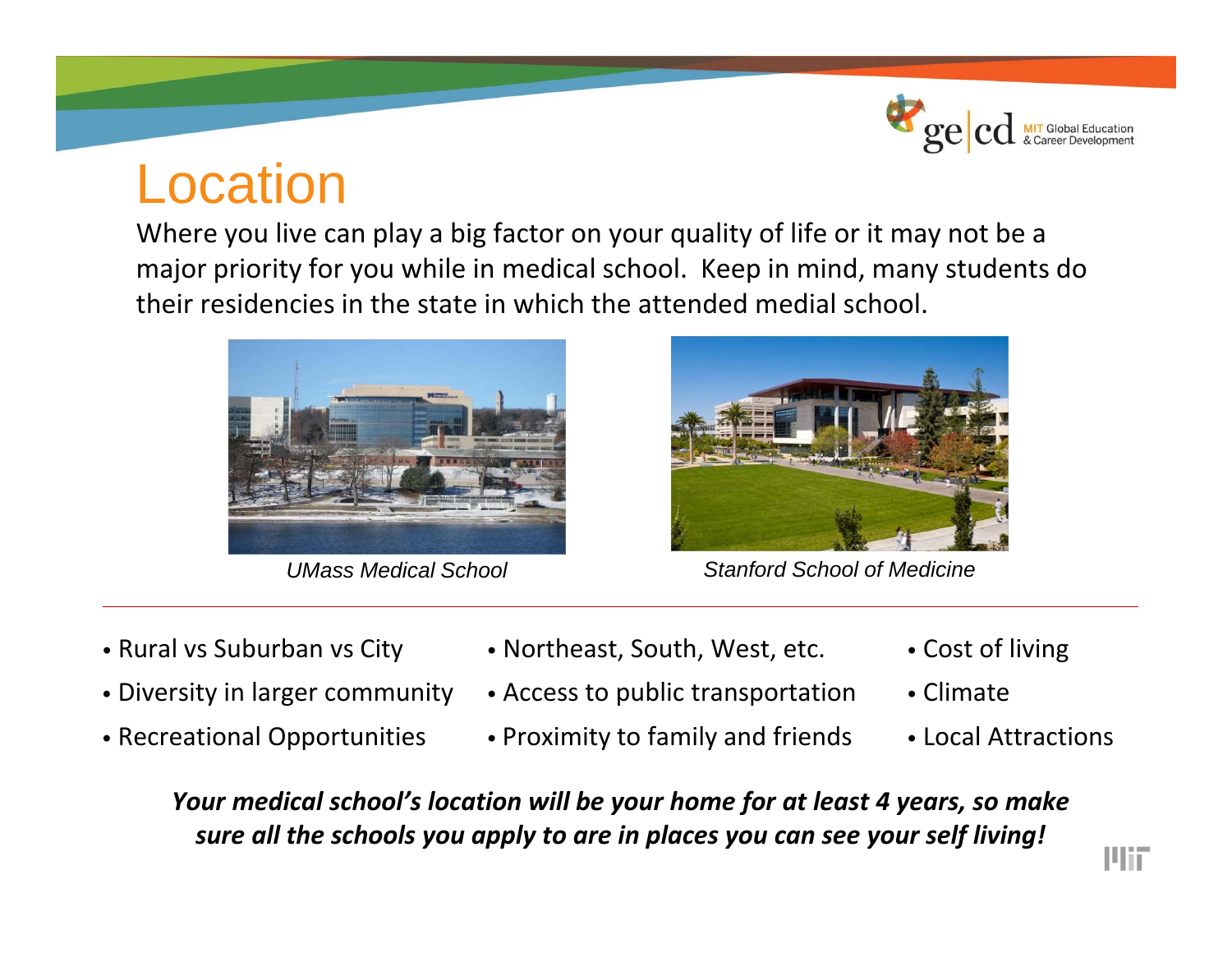

# Public vs. Private

#### **Cost**

• Public schools are heavily subsidized by the state, and generally offer less expensive tuition to all students, with greatest discounts given to state residents.

#### **Applicant Preference**

• Public schools do prefer applicants from the states in which they're located. Yet, there are a number of public schools that are "friendly" to out‐of‐state applicants. Read the **Prospectivedoctor.com** article for more information.

| Matriculation Data for First Year Class ? | <b>University of Vermont College of Medicine</b> |              |               |       |  |
|-------------------------------------------|--------------------------------------------------|--------------|---------------|-------|--|
| Category                                  | In-state                                         | Out-of-state | International | Total |  |
| <b>Verified Applications</b>              | 76                                               | 5.970        |               | 6054  |  |
| Interviewed                               | 70                                               | 492          |               | 562   |  |
| Matriculated                              | 37                                               | 77.          |               |       |  |

#### **Top Medical Schools**

• In the US New and World report, private medical schools make up 7 of the top 10 and 15 of the top 25 in research.

e.g. University of Michigan Medical School – 5<sup>th</sup> for primary care, 9<sup>th</sup> for research, top tier in five specialties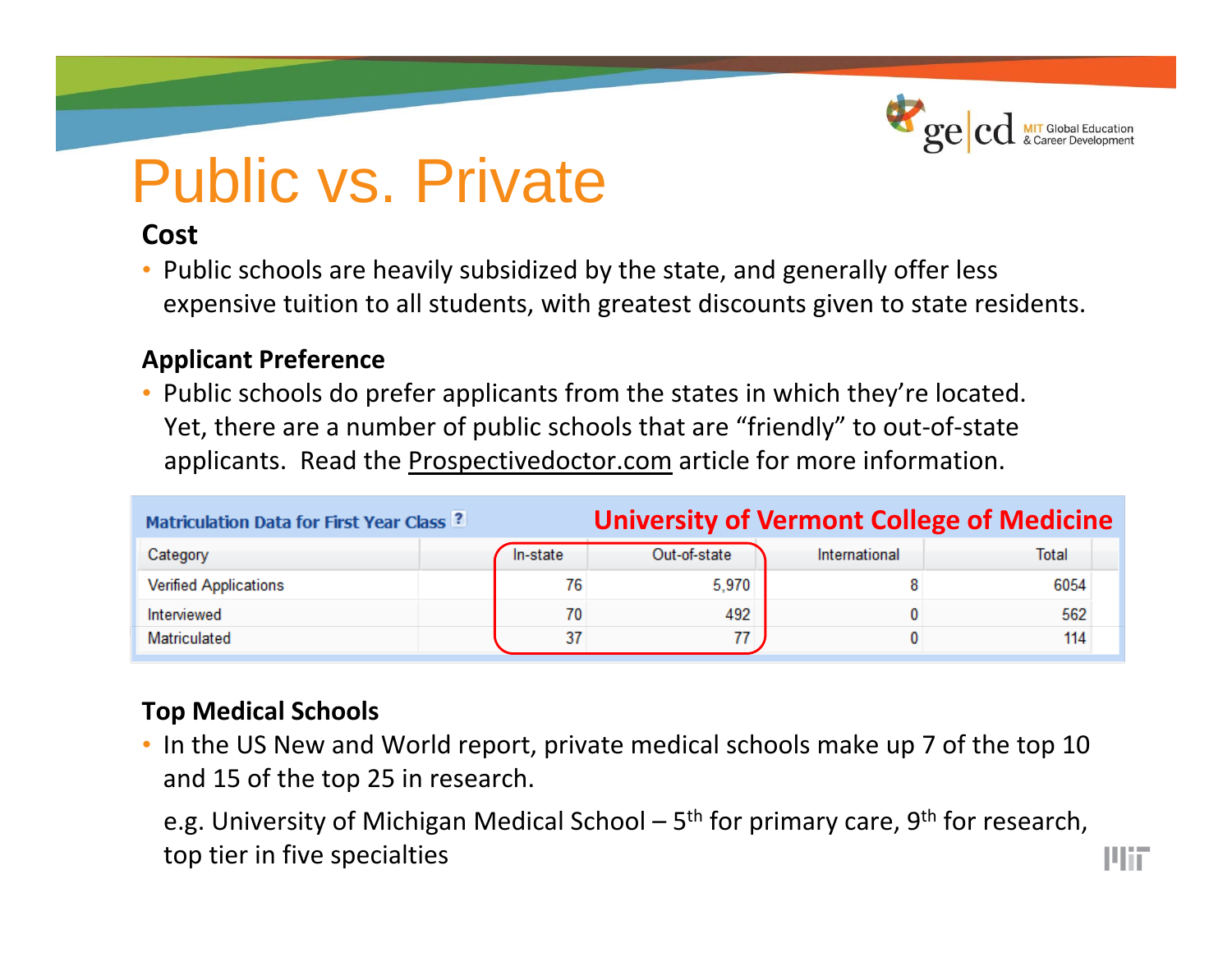

### Research Experience



*Keck School of Medicine of USC*

If you would like to conduct research, be sure to explore available opportunities.

Some schools focus on research more than others and some even have a researchrequirement.

**For MD/PhD Applicants, choosing a program is a highly individualized process. Suggestions for consideration include**:

- Research
- •**Curriculum Integration**
- •
- Faculty Accessibility
- Presence of an appropriate Ph.D. program
- Training Support
- Program size **· Perceived competitiveness of an institution** 
	- Medical Scientist Training Program (MSTP) grant

*Click here for more information on the MD/PhD school selection process*.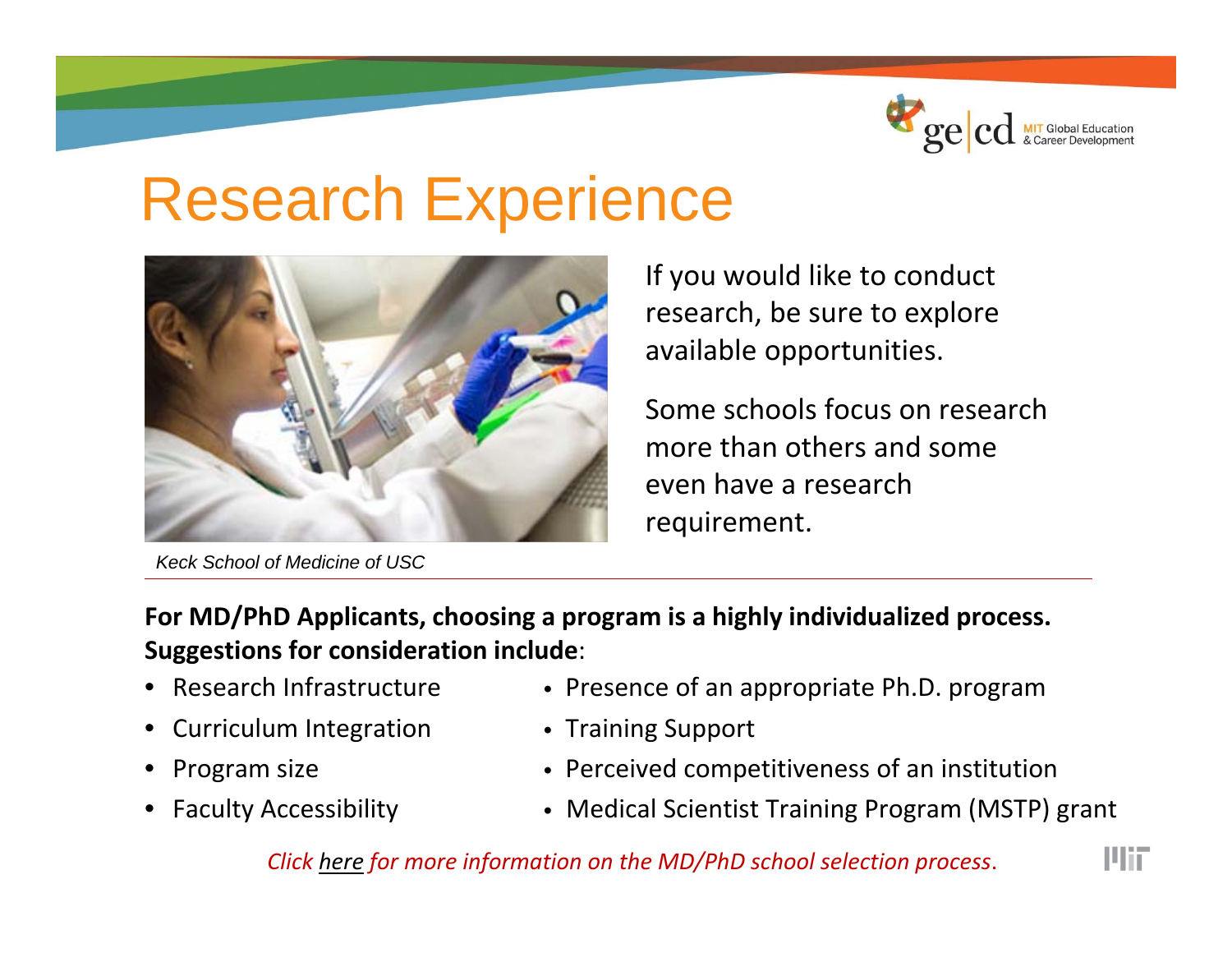

### Grades

Grading policies can be important for applicants to take into consideration as they evaluate different opportunities.

A school's grading policy can highlight their culture and community, potentially informing an applicant of it's competiveness and one's own stress levels.



*https://www.aamc.org/initiatives/cir/406418/11.html*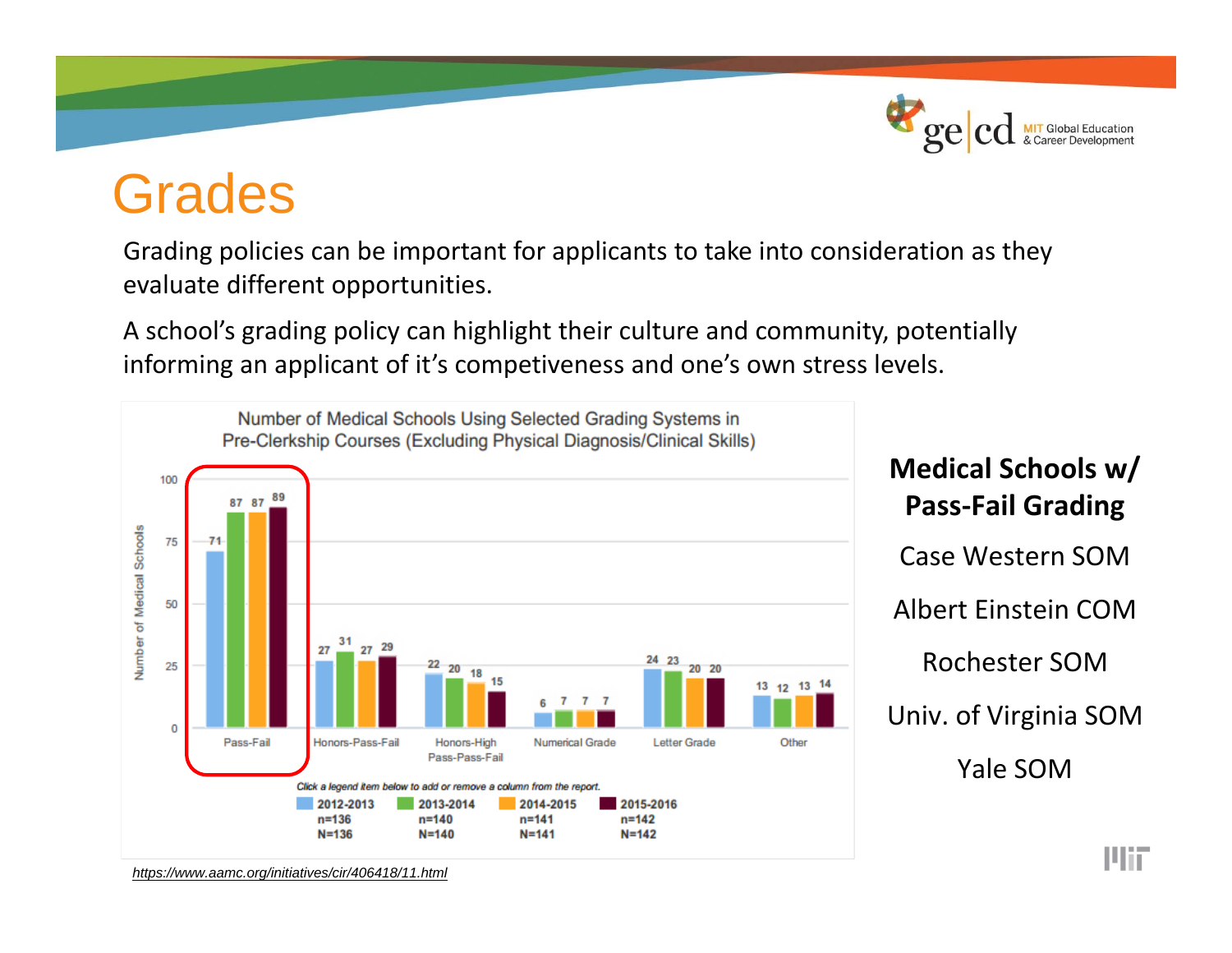

## Clinical Experience & Associated **Hospitals**



**College Station Medical Center** 

**Family Medicine** Residency

Scott & White Clinic

St. Joseph Health System

Driscoll Children's Hospital

**Baylor University Medical Center** 

Not all your learning will happen in class. It's important to know the hospitals and medical centers, and where and when you'll gain clinical experience.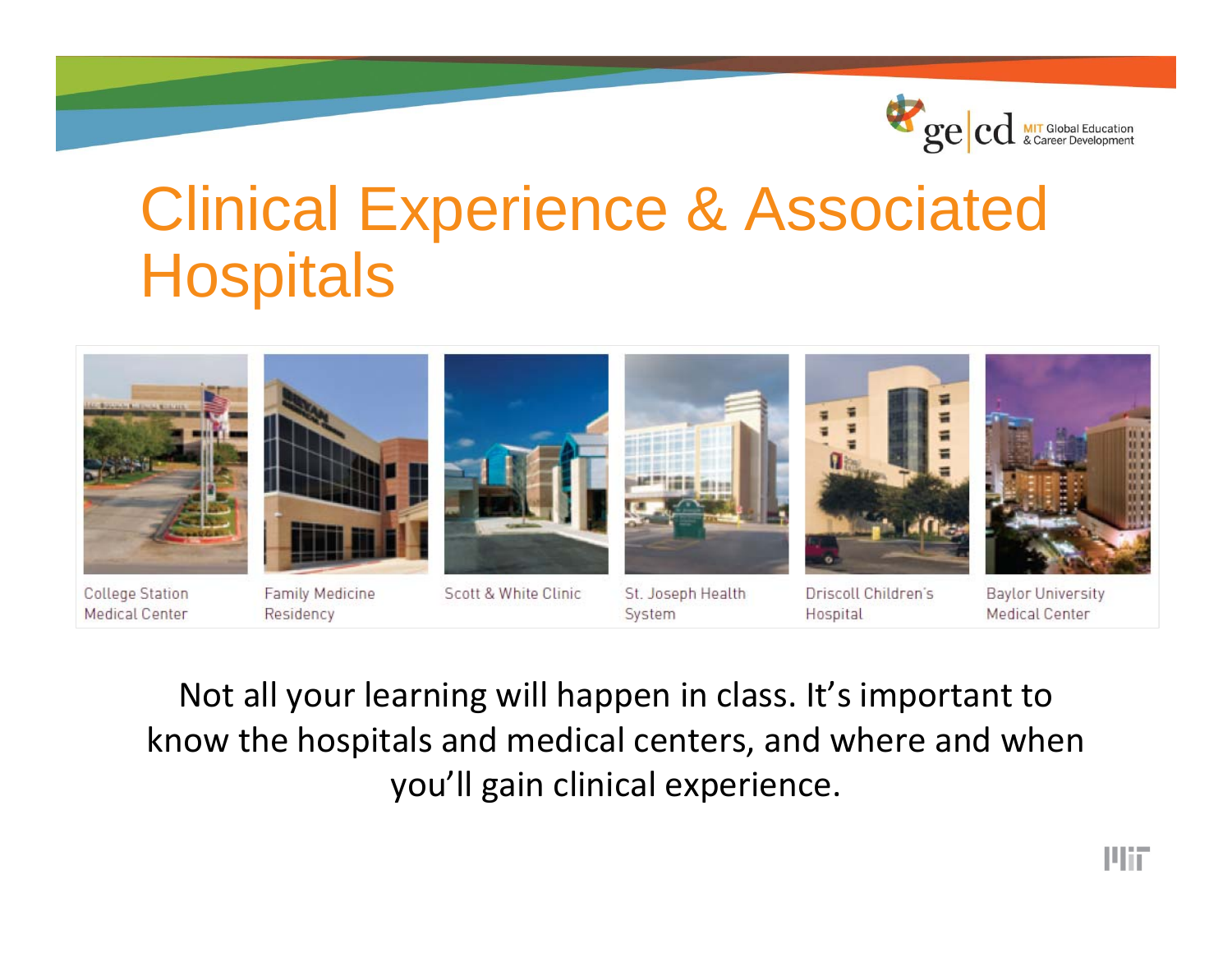

# Curriculum & Joint Degree

Most medical schools offer 2 years of basic science courses followed by 2 years of clinical instruction, while many schools have diversified their curriculum allowing students to begin clinical clerkships in the 1<sup>st</sup> (<u>Univ. of Vermont</u>) or 2<sup>nd</sup> year (<u>Duke University</u>).



*Duke University SOM Johns Hopkins SOM*



#### **If you're considering a joint/dual degree, it's important to know**:

- 1) if the school offers your program of interest MD/PhD, MD/JD, MD/MBA, MD/MPH.
- 2) the process for applying to this program.
- 3) at what point during medical school will you start and complete this added degree.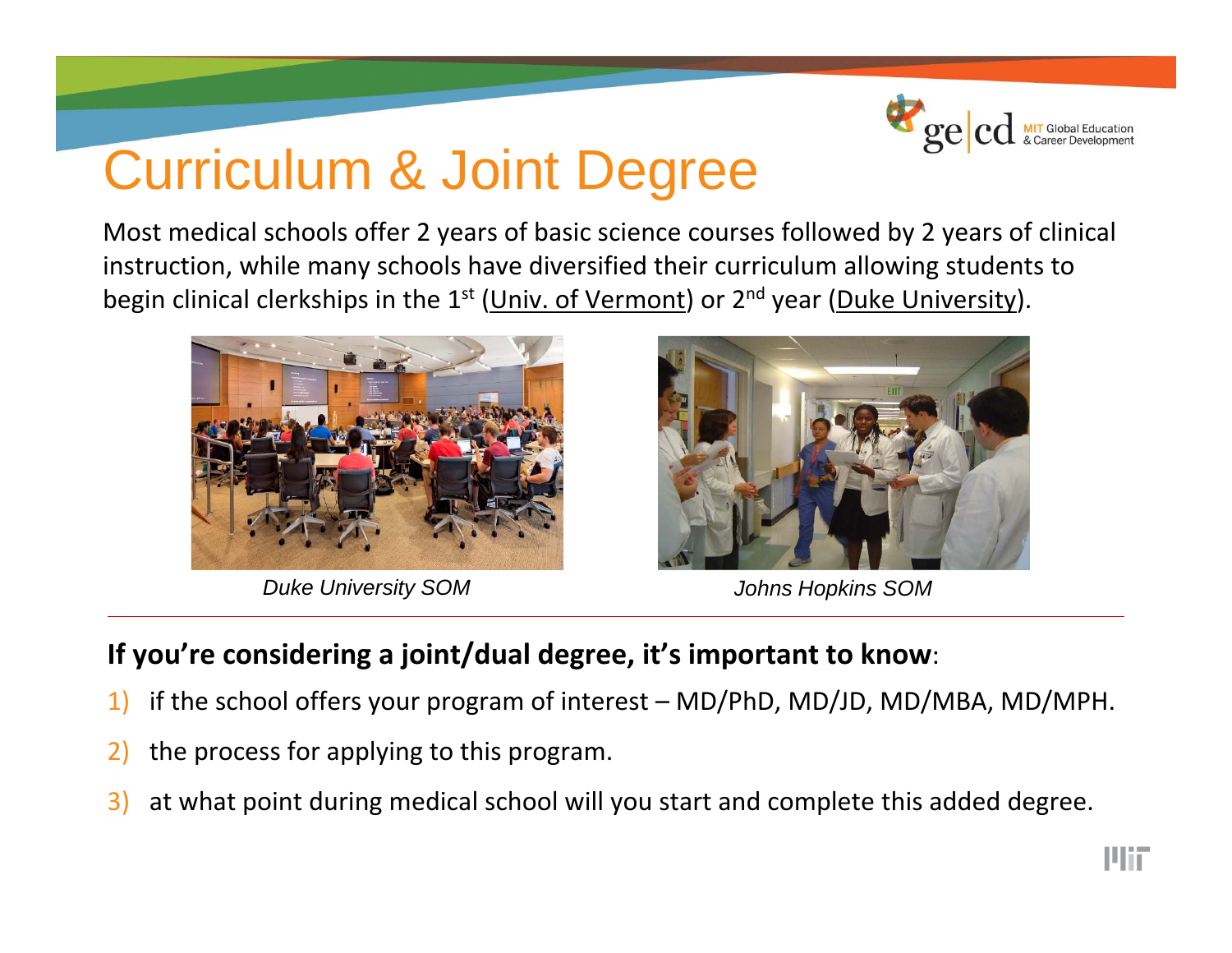

### Reputation

• Medical schools are **highly** regulated by the Liaison Committee on Medical Education (LCME), and ultimately all medical schools will prepare you for residency and the USMLE.



- $\checkmark$  Brand names may open doors, but you will also pay for the brand.
- $\checkmark$  Rankings can be a good way to get a sense of a school, but be wary!
- $\checkmark$  Consider the rankings of schools within <sup>a</sup> specialty of interest.

### **Icahn School of Medicine at Mount Sinai** (New York, NY)

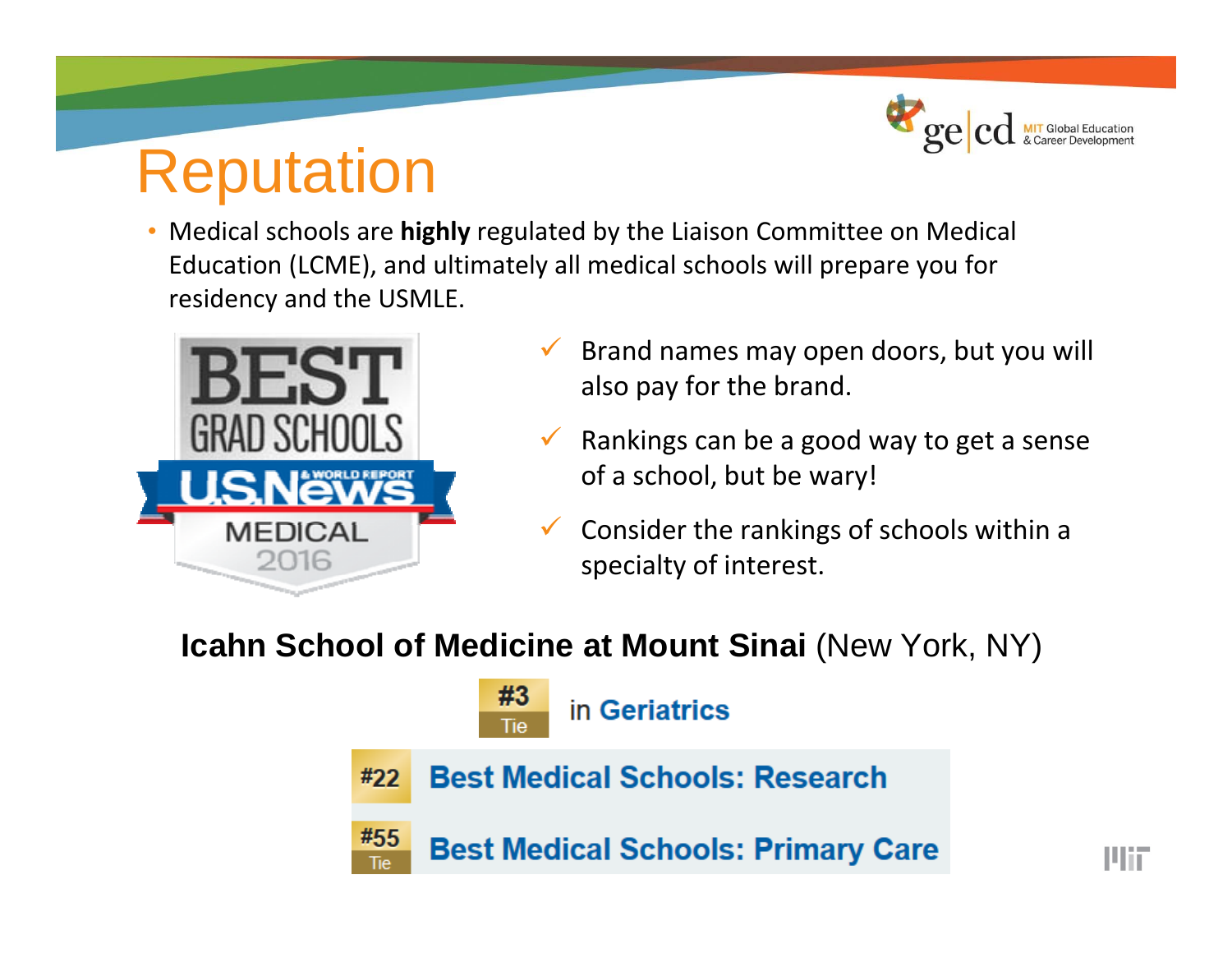

### Student Life & Demographics

It's important to remember, you're choosing the place where–and the people with whom–you'll spend at least four years of your life.

#### **What do students do for FUN**?

- Is there an office for Student Life?
- Look up Student Organizations
- •• Reach out to MIT alumni who are there now



*Wellness‐Inspired Student Enrichment (WISE) Program at the Univ. of Wisconsin SOM* **Demographics**

Consider the student body, both size and diversity:

- Do you prefer a smaller class of **50** *(Hofstra SOM)* **versus 200** *(Tufts SOM)?*
- Are you seeking a more diverse faculty & student body? *(Duke SOM)*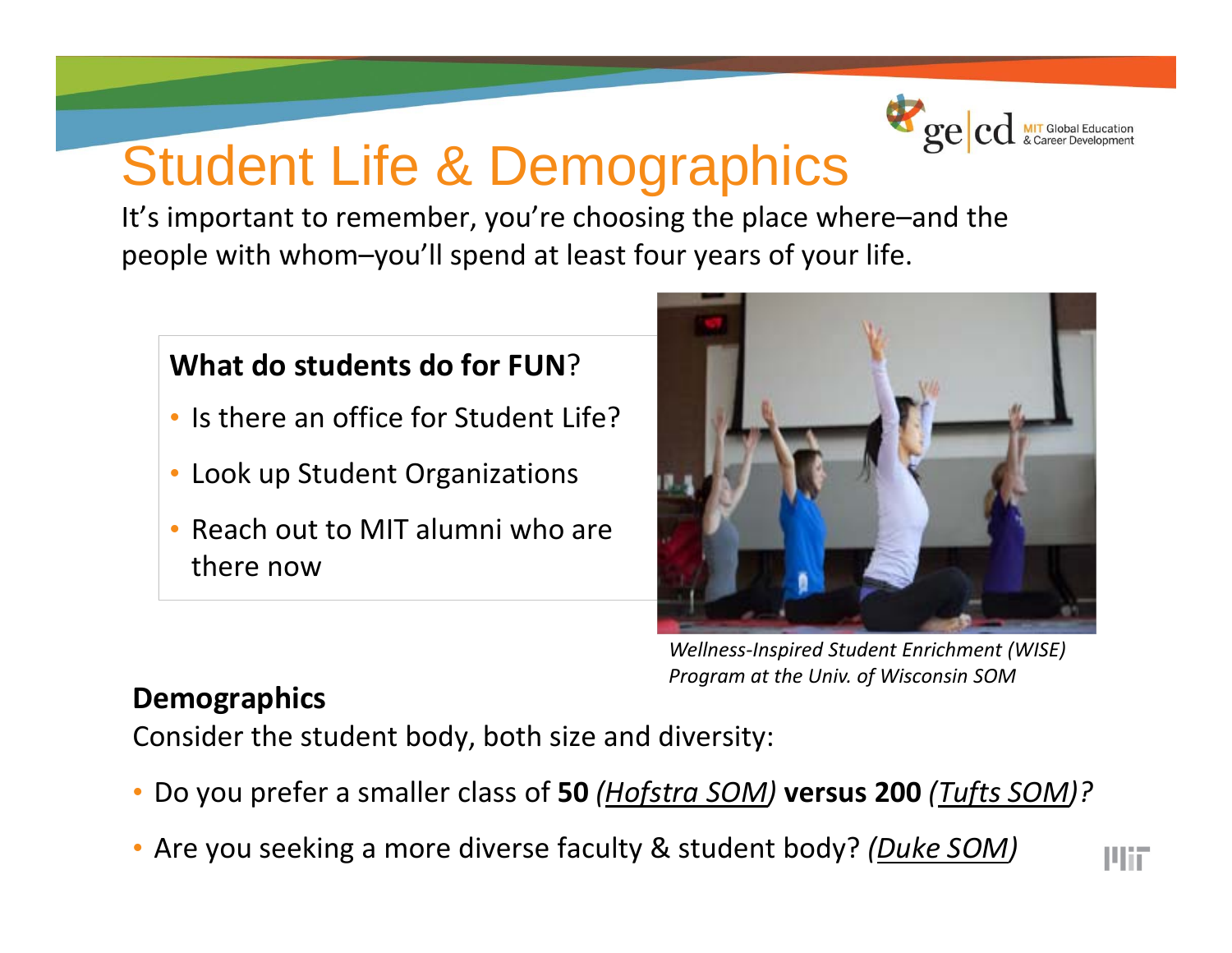

### Other factors to consider in the school selection process:

- · **School's Mission**· **Faculty** · **MIT Alumni (ICAN)**
- · **Residency Match** · **Financial Cost** · **Special Programs**
- · **Interstate Agreements** · **Academic Focus**
	- **Any other factors you're considering not mentioned?**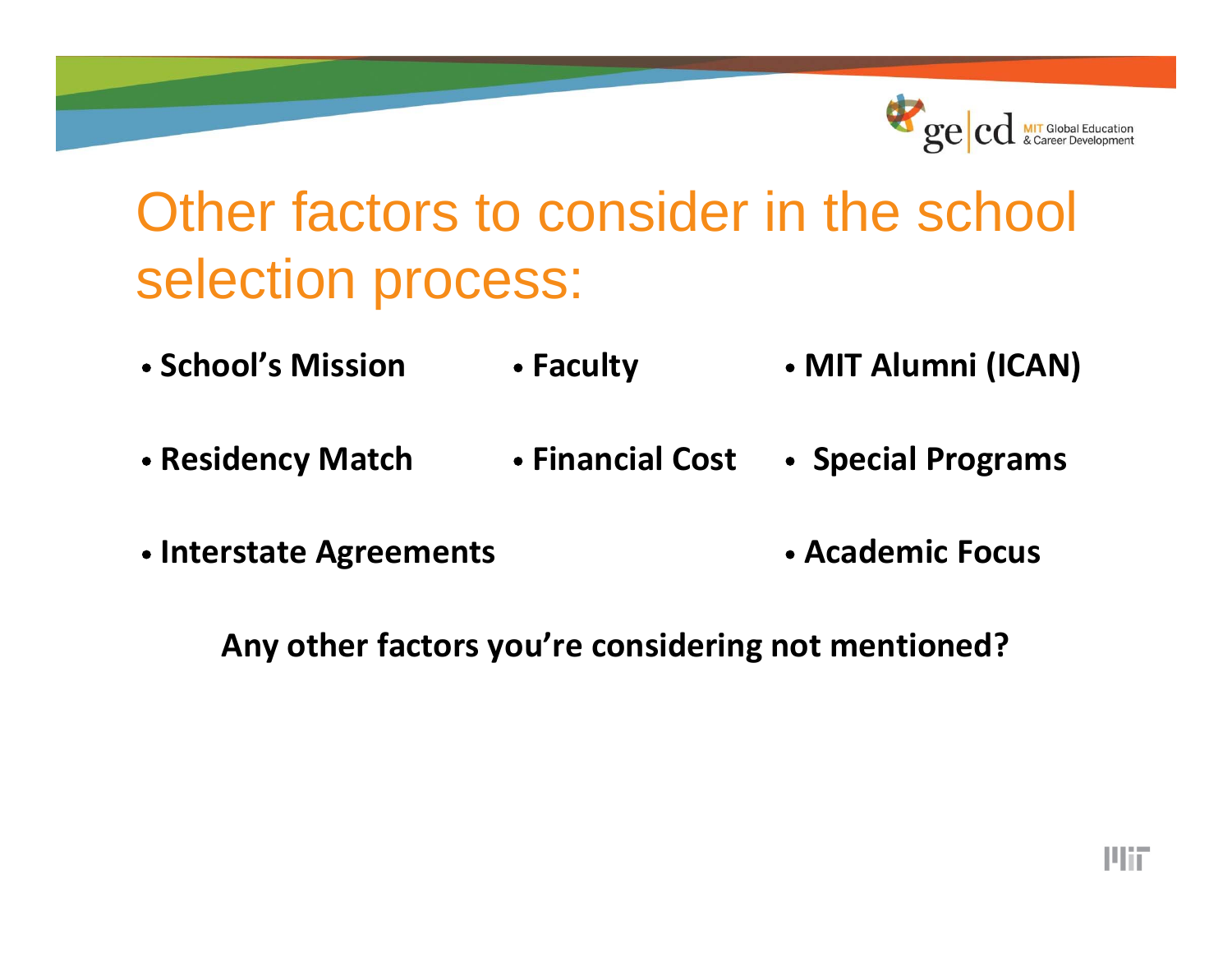



## Further questions?

### Prehealth Advising

Room E17-294To schedule an appointment, call 617-715-5328

### We can help, but come prepared with your list and after you've done a bit of research!

| <b>XIE</b><br>$\mathbb{E} \mathbf{y} = \mathbb{E} \mathbb{E} \times \mathbf{y}$<br>Book1 - Microsoft Excel<br>File<br>View<br>Home<br>Page Layout<br>Data<br>Review<br>Insert<br>Formulas |                                                         |                                                     |                                                                                                                |                                                                        |                   |                                                                                    |          |                                                                         |
|-------------------------------------------------------------------------------------------------------------------------------------------------------------------------------------------|---------------------------------------------------------|-----------------------------------------------------|----------------------------------------------------------------------------------------------------------------|------------------------------------------------------------------------|-------------------|------------------------------------------------------------------------------------|----------|-------------------------------------------------------------------------|
|                                                                                                                                                                                           | & Cut<br><sub>a</sub> Copy ▼<br>Paste<br>Format Painter | $-11$<br>Calibri<br>$\tau$<br>B I<br>U<br><b>MA</b> | <b>Text</b> Wrap Text<br>$A^A$<br>$x^2$<br>≡<br>$\equiv$<br>使精<br>這<br>目<br>亖<br>$\mathcal{R}$<br>$\mathbf{A}$ | General<br>-a- Merge & Center *<br>$s -$<br>$\frac{0}{2}$<br>$, \, \,$ | $-60.00$          | $\frac{1}{2}$<br>Cell<br>Conditional<br>Format<br>Formatting v as Table v Styles v | Insert   | $\Sigma$ AutoSum $\sim$<br>الول<br>Fill *<br>Delete Format<br>O Clear - |
|                                                                                                                                                                                           | Clipboard<br>Γü.                                        | Font                                                | Alignment<br>反                                                                                                 | Number<br>应                                                            | $\overline{12}$   | Styles                                                                             | Cells    | Editi                                                                   |
|                                                                                                                                                                                           | $f_x$<br><b>115</b><br>$\overline{\phantom{a}}$         |                                                     |                                                                                                                |                                                                        |                   |                                                                                    |          |                                                                         |
|                                                                                                                                                                                           | A                                                       | B                                                   |                                                                                                                |                                                                        |                   |                                                                                    | G        | H                                                                       |
|                                                                                                                                                                                           | <b>School</b>                                           | Location                                            | Residency Requirement                                                                                          | <b>Z</b> Tuition/Fin Aid                                               | $\mathbf{v}$ Size | Specialties                                                                        | Research | <b>Vi</b> Notes<br>$\mathbf{v}$                                         |
|                                                                                                                                                                                           | 2 U Alabama                                             | Birmingham/elsewhere                                | US citizen/perm resident                                                                                       | \$58,590/yr (out-of-state)                                             |                   | 176 AIDS, 2 rural medicine I some students cc AL physician shortage                |          |                                                                         |
|                                                                                                                                                                                           | Med College of GA                                       | Augusta                                             | US citizen/perm resident                                                                                       | out of state: \$22,377 (M1-I                                           |                   | 230 Alzheimer's, gerantolo; minimal NIH funcrecently merged with A                 |          |                                                                         |
|                                                                                                                                                                                           | 4 Tufts                                                 | <b>Boston</b>                                       | A strong preference is given to US citi: \$53,902/yr                                                           |                                                                        |                   | 190 epilepsy center, stroke classified as "ver close to grandma's hou              |          |                                                                         |
|                                                                                                                                                                                           | 5 SUNY Downstate                                        | <b>Brooklyn</b>                                     | Non-citizens without green cards are 1\$27,325/semester (out of                                                |                                                                        |                   | 185 standard curriculum                                                            |          | learning and mer merged w/ Long Island                                  |
|                                                                                                                                                                                           | 6 UTSA                                                  | San Antonio                                         | US citizen/perm resident                                                                                       | unlisted                                                               |                   |                                                                                    |          | 200 border health, infection children's cancer, some programs in Harli  |